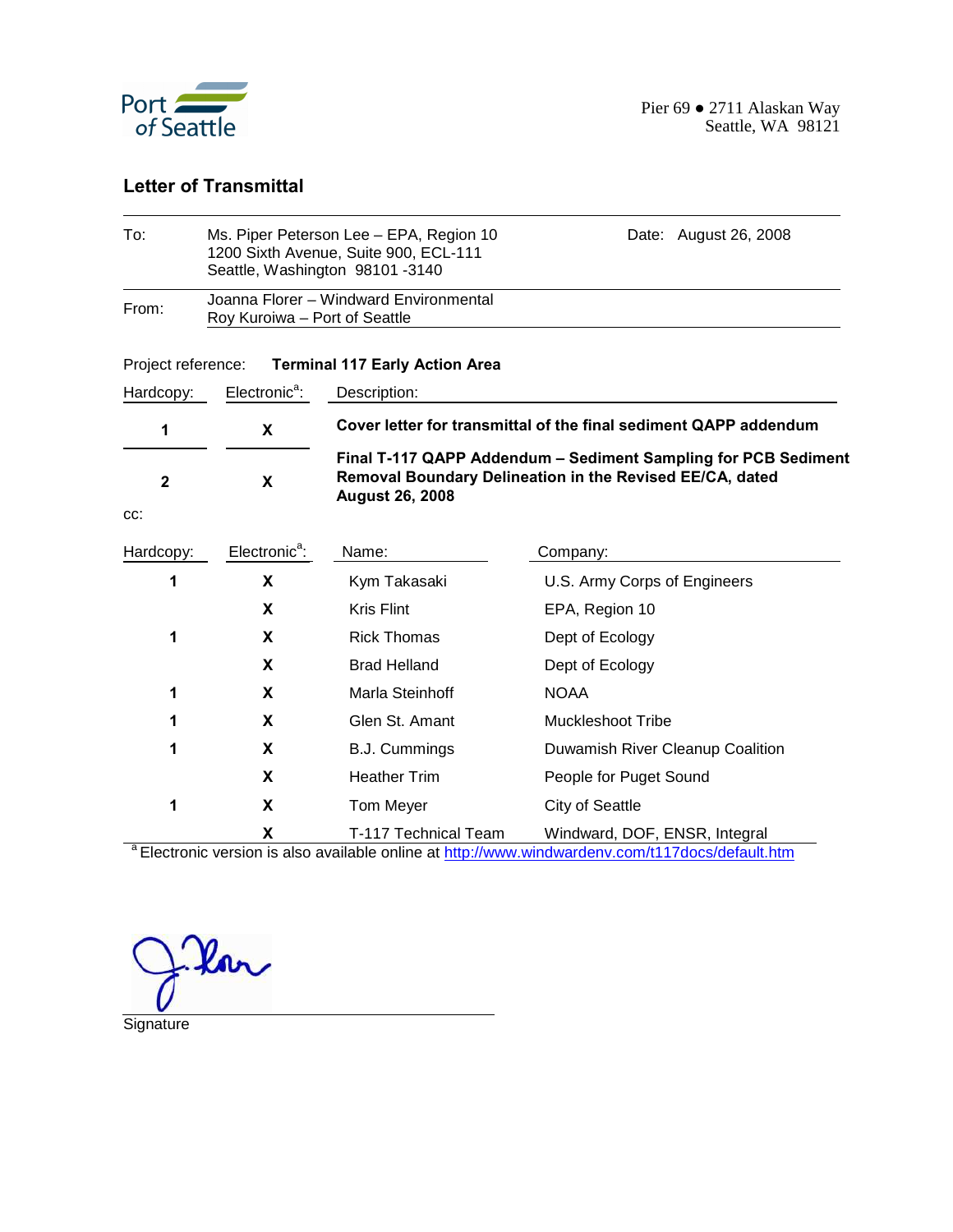

August 26, 2008

Ms. Piper Peterson Lee U.S. Environmental Protection Agency 1200 Sixth Avenue Seattle, Washington 98101

Dear Ms. Peterson Lee:

I am pleased to provide to you the *T-117 QAPP Addendum for Sediment Sampling for PCB Sediment Removal Boundary Delineation in the Revised EE/CA*. All of the comments provided on August 25<sup>th</sup> have been addressed. As mentioned in your comment cover letter, this QAPP only pertains to the sampling necessary to delineate a final PCB sediment removal boundary. We would like to conduct field sampling this Friday, August 29th upon EPA's approval. Additional sediment sampling for dioxin and furans will be conducted depending on the results of the upcoming dioxin investigation results of the T-117 Adjacent Streets, Upland Area, and neighborhood yards. We look forward to meeting with EPA and the Stakeholders on September 4th from 1-3pm to discuss the objectives and design of the Phase 2 sediment investigation.

Hard copies of the enclosed QAPP will be distributed to the individuals indicated on the letter of transmittal, unless requested otherwise.

Please feel free to contact me at 206.728.3814 (Kuroiwa.R@portseattle.org) if you have any questions.

Sincerely,

by Ki

Roy Kuroiwa Project Coordinator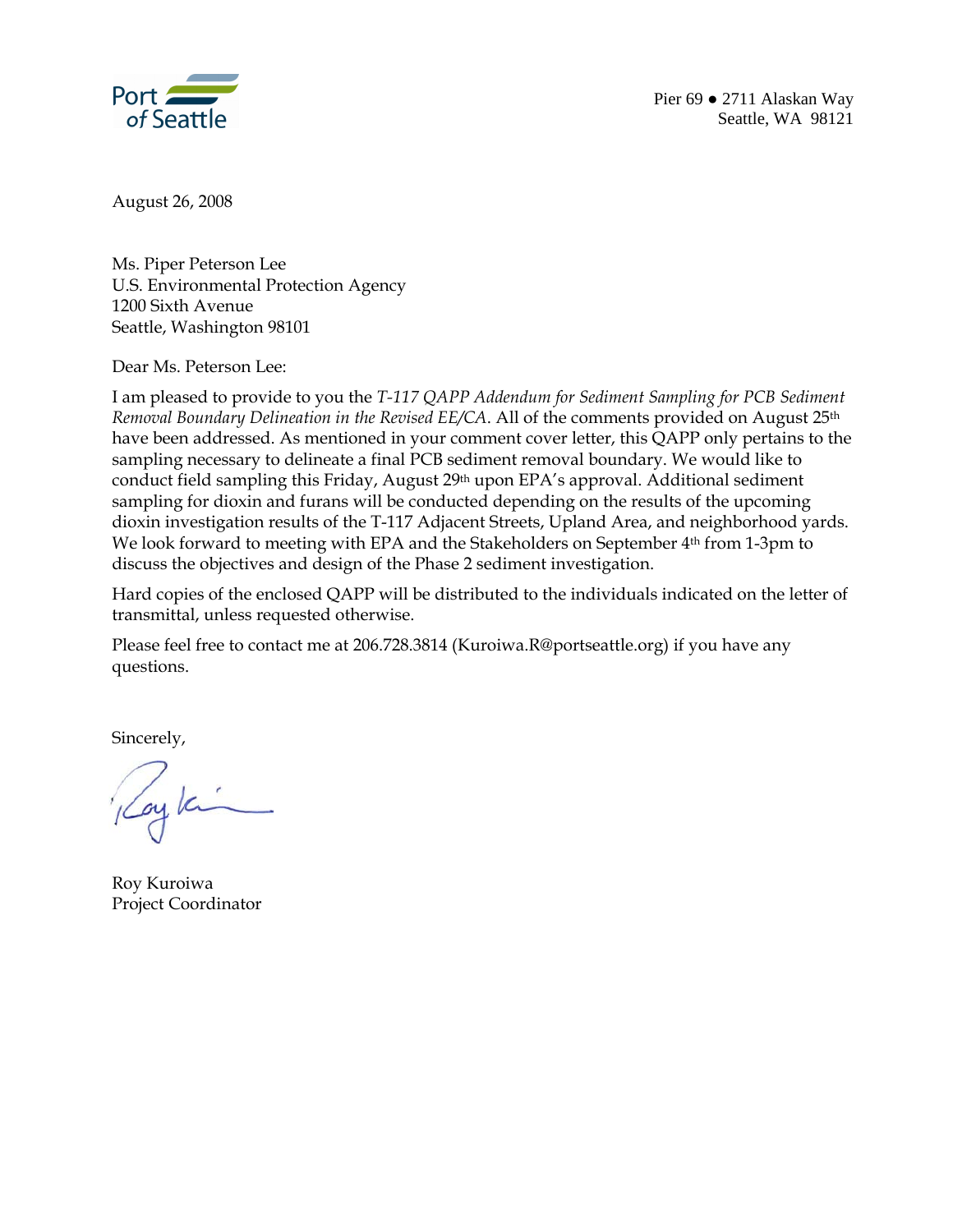Lower Duwamish Waterway Superfund Site Terminal 117 Early Action Area

# **T-117 QUALITY ASSURANCE PROJECT PLAN ADDENDUM –SEDIMENT SAMPLING FOR PCB SEDIMENT REMOVAL BOUNDARY DELINEATION IN THE REVISED EE/CA**

**Prepared for**:

**The Port of Seattle and The City of Seattle** 

**For submittal to: US Environmental Protection Agency, Region 10**  1200 Sixth Avenue Seattle, WA 98101

**August 26, 2008** 

**Prepared by:** 

200 West Mercer Street, Suite 401 Seattle, Washington • 98119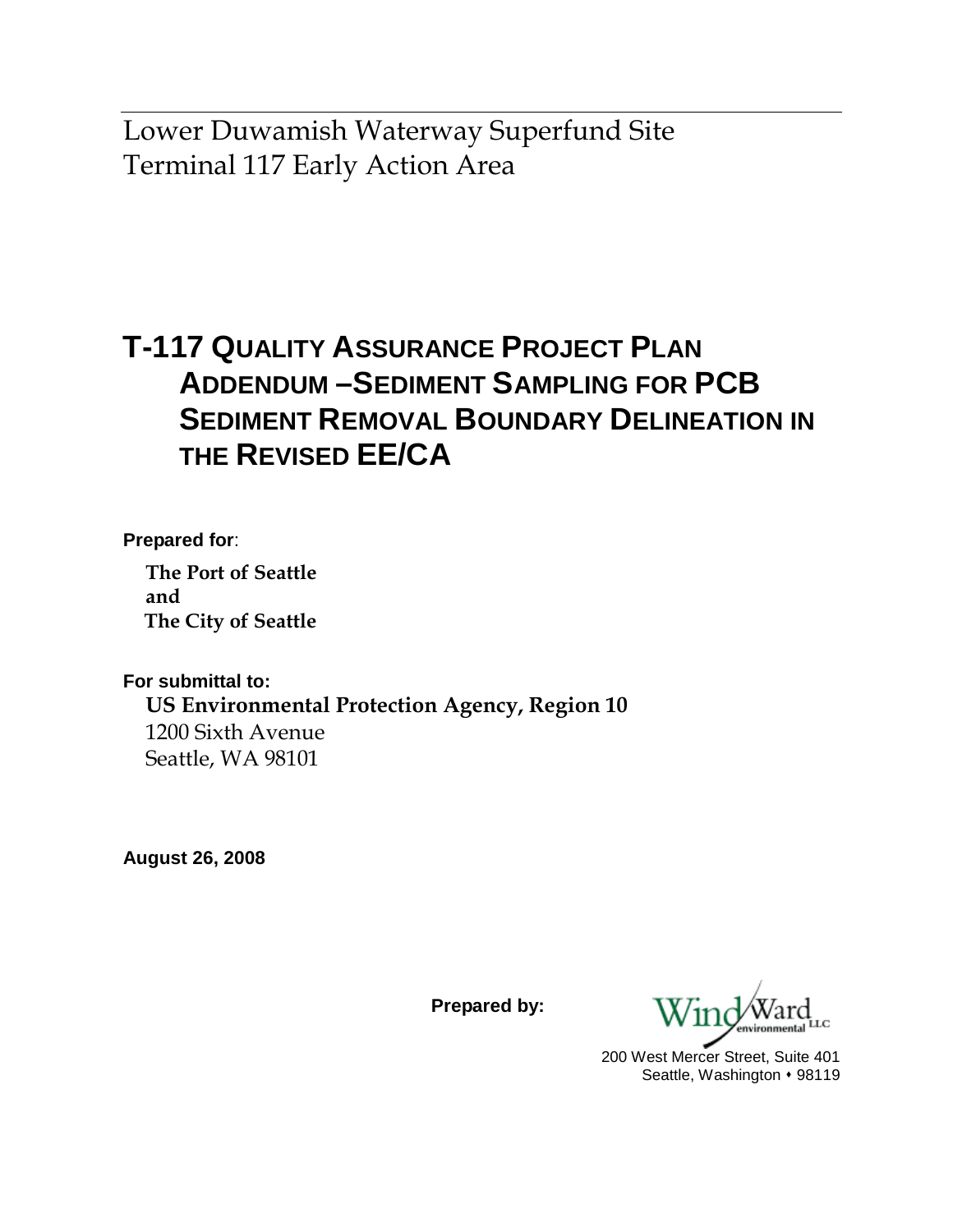### **Table of Contents**

|                | <b>LIST OF TABLES AND MAPS</b>                                       |                |
|----------------|----------------------------------------------------------------------|----------------|
|                | <b>ACRONYMS</b>                                                      | Ш              |
| 1              | <b>INTRODUCTION</b>                                                  | 1              |
| $\overline{2}$ | <b>PROJECT MANAGEMENT</b>                                            |                |
|                | PROJECT ORGANIZATION AND TEAM MEMBER RESPONSIBILITIES<br>2.1         | 1              |
|                | PCB SEDIMENT REMOVAL BOUNDARY BACKGROUND<br>$2.2\phantom{0}$         | $\mathbf{1}$   |
|                | 2.3<br>PROJECT OBJECTIVES AND SCHEDULE                               | $\overline{4}$ |
|                | 2.4 SPECIAL TRAINING REQUIREMENTS/CERTIFICATION                      | $\overline{4}$ |
|                | 2.5 DOCUMENTATION AND RECORDS                                        | $\overline{4}$ |
| 3              | <b>DATA GENERATION AND ACQUISITION</b>                               | 4              |
|                | <b>SAMPLING DESIGN</b><br>3.1                                        | 5              |
|                | Design rationale<br>3.1.1                                            | 5              |
|                | Design process<br>3.1.2                                              | 6              |
|                | <b>SAMPLING METHODS</b><br>3.2                                       | 10             |
|                | 3.2.1 Field collection methods                                       | 10             |
|                | 3.2.2 Location and sample IDs                                        | 10             |
|                | Field quality assurance/ quality control and sample volumes<br>3.2.3 | 11             |
|                | <b>ANALYTICAL METHODS</b><br>3.3                                     | 11             |
| 4              | <b>ASSESSMENT AND OVERSIGHT</b>                                      | 13             |
| 5              | <b>DATA VALIDATION AND USABILITY</b>                                 | 13             |
| 6              | <b>REFERENCES</b>                                                    | 13             |

### **List of Tables and Maps**

| Map 2-1<br>sampling locations | T-117 sediment boundaries and proposed supplemental sediment | $\mathcal{S}$ |
|-------------------------------|--------------------------------------------------------------|---------------|
| Table 3-1.                    | Supplemental sediment location, analysis and rationale       | 7             |
| Table 3-2.                    | Sample containers for chemical analyses                      | 11            |
| Table 3-3.                    | Data quality indicators for sediment analyses                | 12.           |

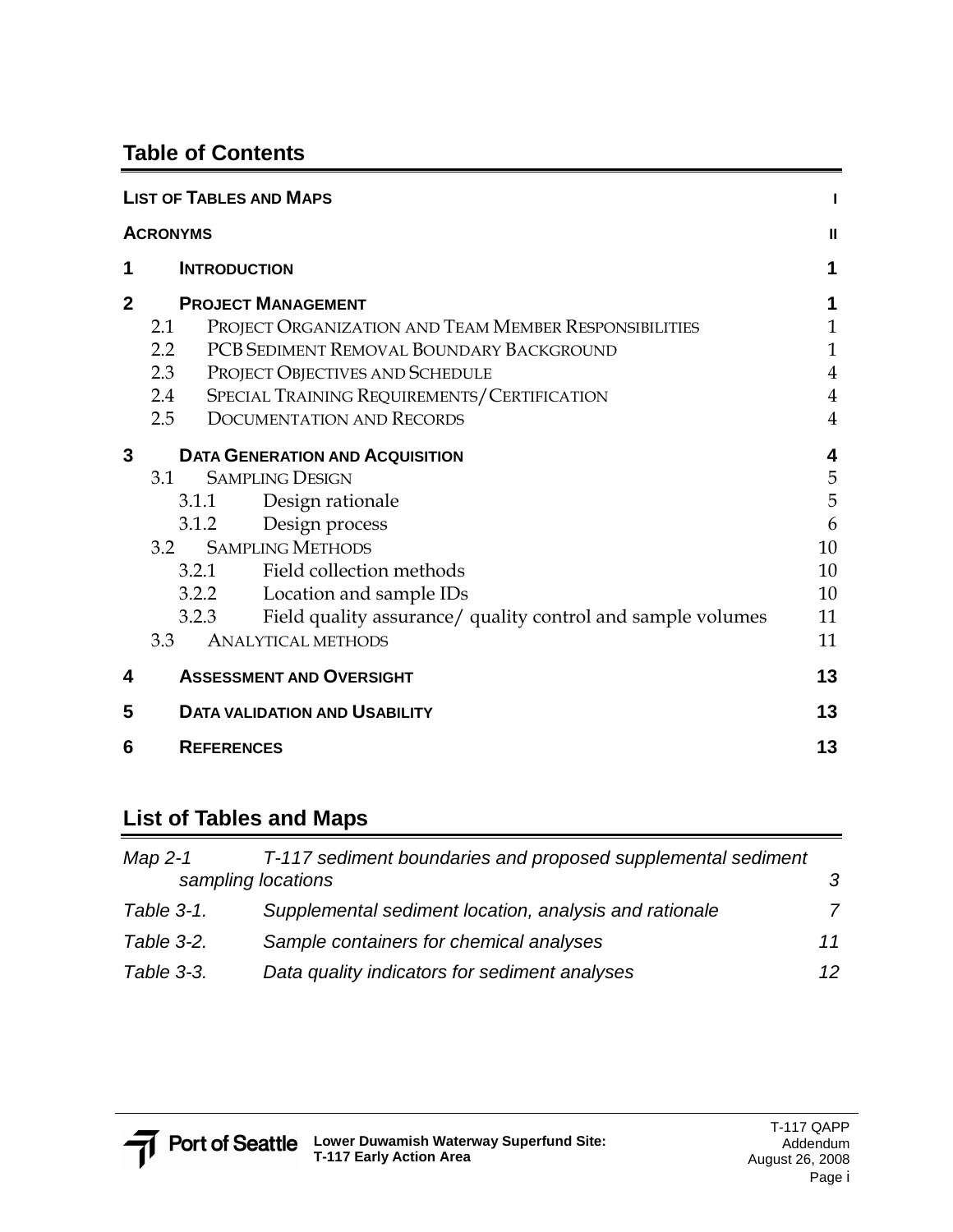| <b>Acronym</b> | Definition                                  |
|----------------|---------------------------------------------|
| <b>ARI</b>     | Analytical Resources, Inc.                  |
| <b>ASAOC</b>   | Agreement and Order on Consent              |
| <b>DQI</b>     | data quality indicator                      |
| <b>EAA</b>     | early action area                           |
| <b>EE/CA</b>   | <b>Engineering Evaluation/Cost Analysis</b> |
| <b>Ecology</b> | Washington State Department of Ecology      |
| <b>EPA</b>     | <b>US Environmental Protection Agency</b>   |
| <b>ERA</b>     | <b>Ecological Risk Assessment</b>           |
| FS             | Feasibility Study                           |
| <b>HHRA</b>    | Human Health Risk Assessment                |
| <b>LDW</b>     | Lower Duwamish Waterway                     |
| <b>Marina</b>  | South Park Marina                           |
| <b>PCB</b>     | polychlorinated biphenyl                    |
| QA/QC          | quality assurance/quality control           |
| QAPP           | quality assurance project plan              |
| RI             | Remedial Investigation                      |
| SQS            | Washington State Sediment Quality Standard  |
| $T-117$        | Terminal 117                                |
| <b>TOC</b>     | total organic carbon                        |
| Windward       | Windward Environmental LLC                  |

#### **Acronyms**

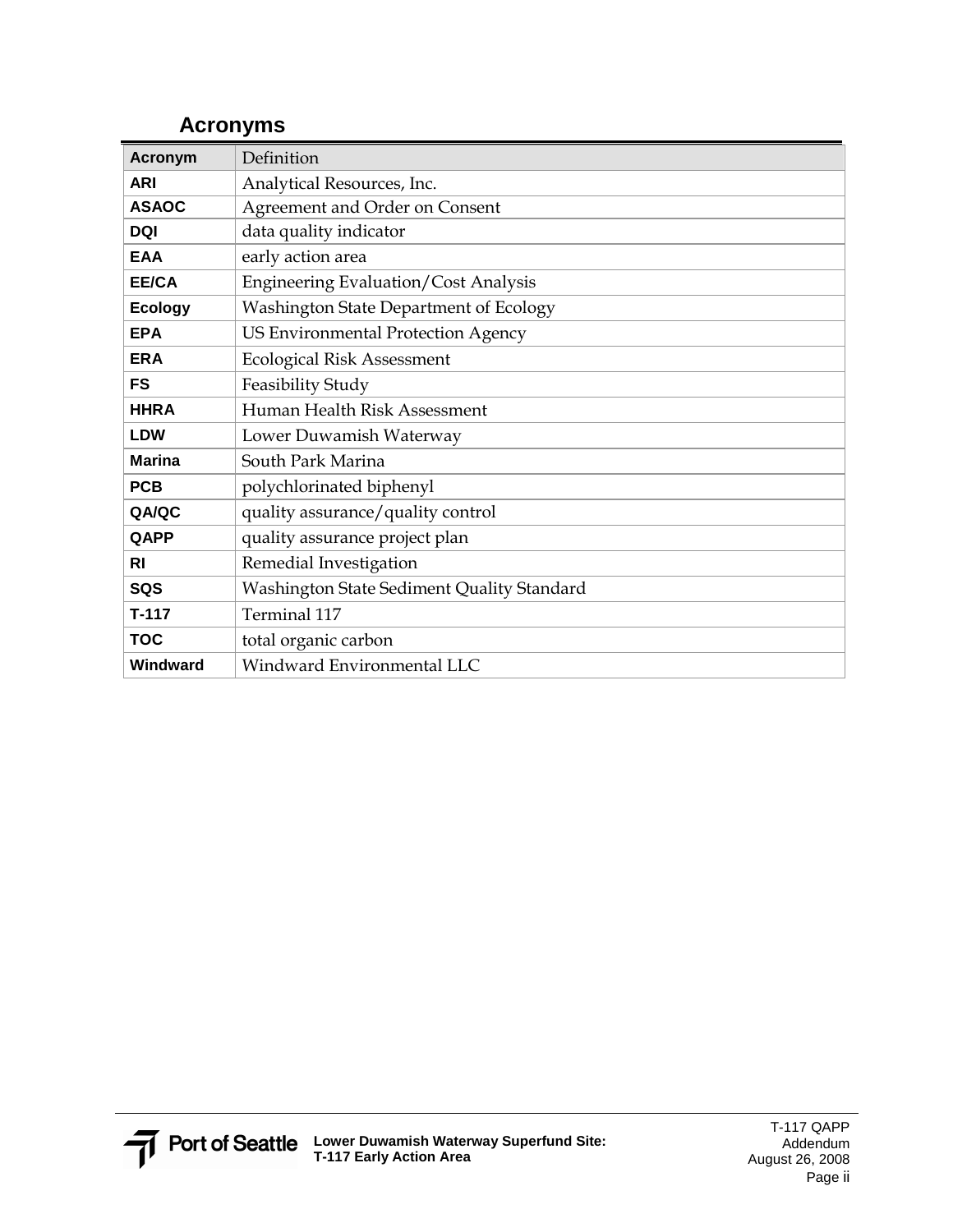#### **Title and Approval Page: Terminal 117 Early Action Area Quality Assurance Project Plan**

| <b>Windward Project Manager</b> |                    |      |
|---------------------------------|--------------------|------|
|                                 | Joanna Florer      | Date |
| <b>Windward QA Manager</b>      |                    |      |
|                                 | Marina Mitchell    | Date |
| <b>EPA Project Manager</b>      |                    |      |
|                                 | Piper Peterson Lee | Date |
| <b>EPA QA Manager</b>           |                    |      |
|                                 | Ginna Grepo-Grove  | Date |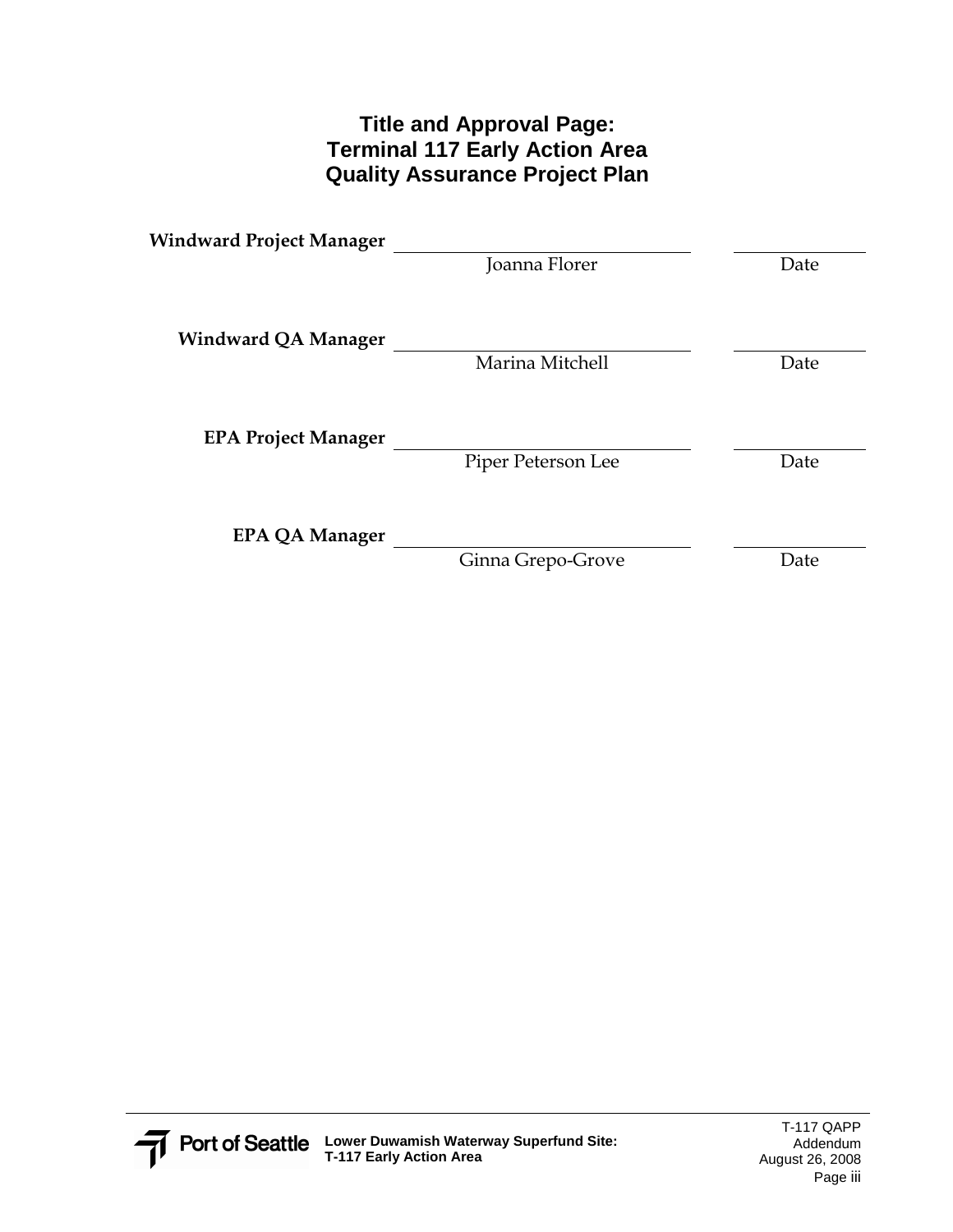## **1 Introduction**

The purpose of this quality assurance project plan (QAPP) addendum is to present sampling design means and methods to field and laboratory personnel in order to perform the field collection and laboratory analysis of sediment samples within the Sediment Study Area of the Terminal 117 (T-117) Early Action Area (EAA). This work is being performed to delineate a final T-117 PCB removal area boundary in the revised Engineering Evaluation/Cost Analysis (EE/CA) for the Non-Time Critical Removal Action (Windward et al. 2008a). Based on the upcoming results of the Adjacent Streets and T-117 Upland dioxin sampling and analysis efforts, we intend to design and implement a supplemental and complimentary dioxin sediment sampling effort within the Sediment Study Area. The sampling objectives and design of the supplemental dioxin sediment sampling plan will be established through EPA and project stakeholders input.

This T-117 QAPP addendum addresses details that are specific to this supplemental PCB sediment sampling investigation. The Lower Duwamish Waterway Superfund Site Terminal 117 Early Action Area: Quality Assurance Project Plan (Windward et al. 2003a) is referenced, as appropriate, for details that remain unchanged from the original sediment sampling investigation.

# **2 Project Management**

### **2.1 PROJECT ORGANIZATION AND TEAM MEMBER RESPONSIBILITIES**

Sediment sampling will be performed by Windward Environmental LLC (Windward) with assistance from Mullins Guide Service, which will provide the sampling vessel and operator. Analytical Resources, Inc. (ARI) will perform chemical analyses of the samples. Additional details on project organization and team member responsibilities can be found in the original QAPP (Windward et al. 2003a).

## **2.2 PCB SEDIMENT REMOVAL BOUNDARY BACKGROUND**

The Sediment Study Area was originally determined in the summary of existing information and data gaps analysis report for the T-117 EAA (Windward et al. 2003b). The original Sediment Study Area boundary was based on the incorporation of the sediment in the aquatic portion of the T-117 EAA offshore of the T-117 Upland Area out to the navigation channel, except for the portion of the Marina that extends into the T-117 aquatic portion. The northern and southern limits of the original Sediment Study Area boundary were expanded in the EE/CA Work Plan (Windward et al. 2008b) to include sample locations where concentrations of COCs in the sediment may potentially be associated with the T-117 EAA. The Sediment Study Area Boundary is presented as the solid black line on Map 2-1.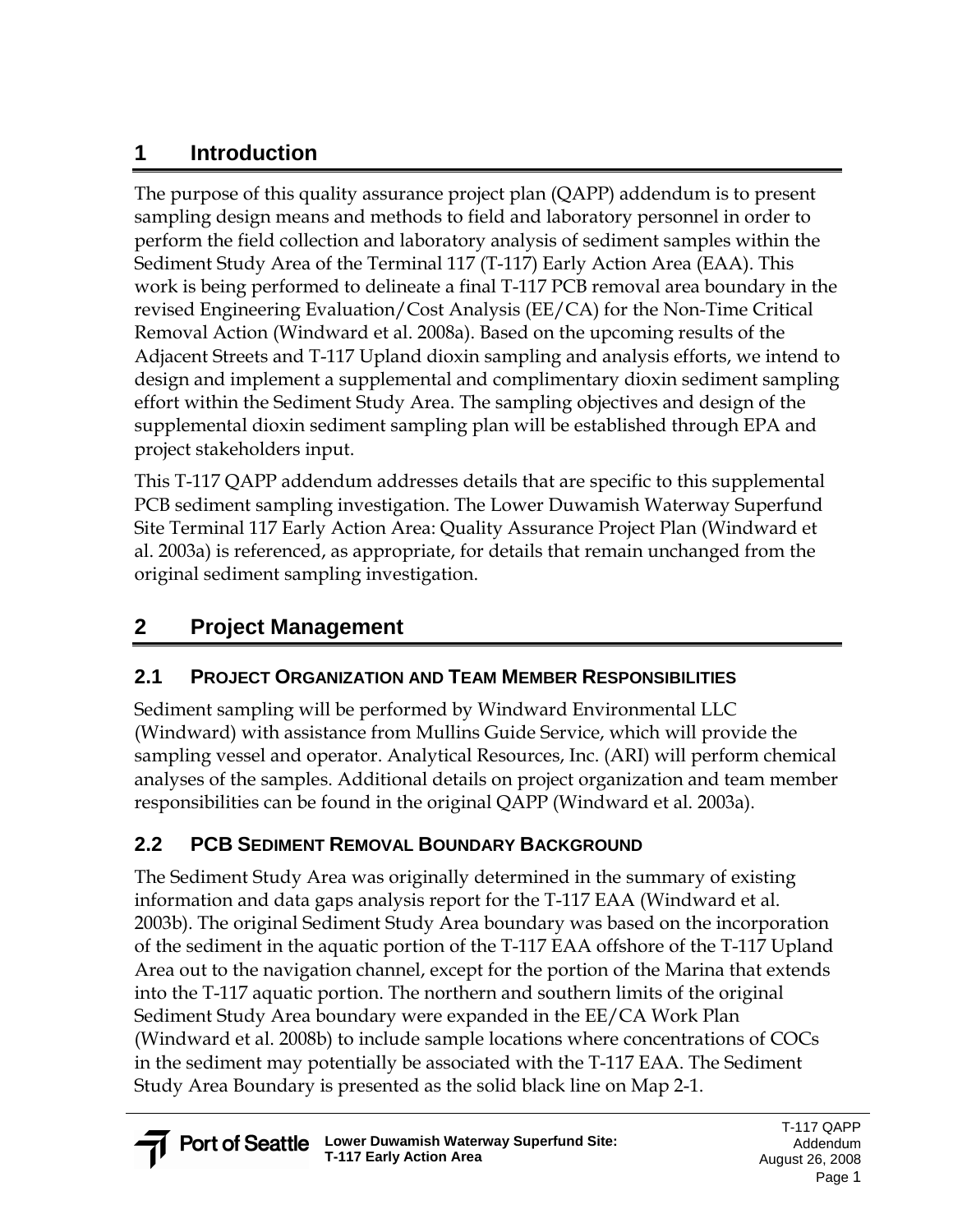The original PCB sediment removal boundary (as indicated by a dashed black line within the Sediment Study Area) from the 2005 EE/CA (Windward et al. 2005) was established using a weight-of-evidence approach, consisting of both a comparison of site sediment chemistry data to Washington Sediment Management Standards and consideration of risk reduction for exposure scenarios identified in the Lower Duwamish Waterway (LDW) Human Health Risk Assessment (HHRA) and Ecological Risk Assessment (ERA) that were underway at that time. Since that time, the LDW HHRA and ERA have been approved by EPA (Windward 2007a, 2007b) and a draft of the Remedial Investigation (RI) report (Windward 2007c) has been reviewed by EPA. Although these documents do not specify any sediment cleanup standards, some preliminary risk based cleanup decisions can be determined, such as those based on direct sediment contact. Final cleanup standards will be set in a Record of Decision after public input and consideration of all supporting documents, including a final RI and final Feasibility Study (FS) (EPA 2008). However, since cleanup decisions at T-117 are occurring prior to the final RI and FS for the LDW, EPA has determined that the Washington State Sediment Quality Standard (SQS) for PCBs (12 mg/kg OC – based on a point-by-point cleanup action level) is an appropriate standard on which to base the PCB sediment removal boundary for the limited purpose of establishing EAA boundaries (EPA 2008).

By establishing PCB sediment removal boundary based on the SQS for PCBs, there is now some uncertainty along the western portion of the sediment removal boundary (adjacent to navigation channel) as to the extent of PCB contamination above the SQS from T-117 into the navigation channel. Based on bathymetry, selected samples were located at the toe of the steep slope extending into the navigation channel. These samples will represent sediment quality that has sloughed from the top of the navigation slope (i.e., within the T-117 Sediment Study Area) to its toe.

The sediment removal boundary shown on Map 2-1 identifies where supplemental sampling will be performed to confirm the limits of PCB contamination in order to finalize the PCB sediment removal boundary (as indicated by a dashed purple line on). The solid purple line indicates where portions the original PCB sediment removal boundary are sufficient to finalize the PCB sediment removal boundary.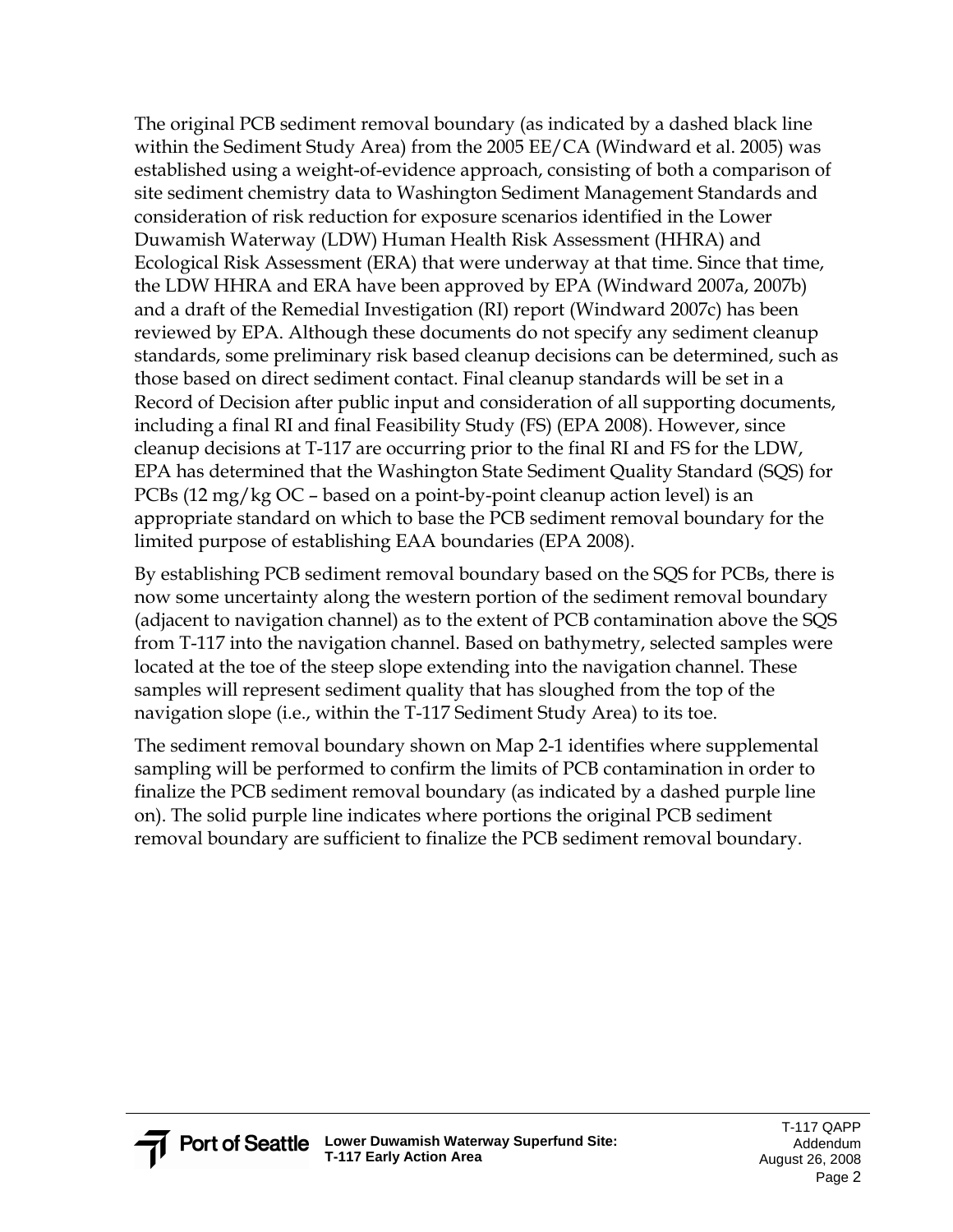

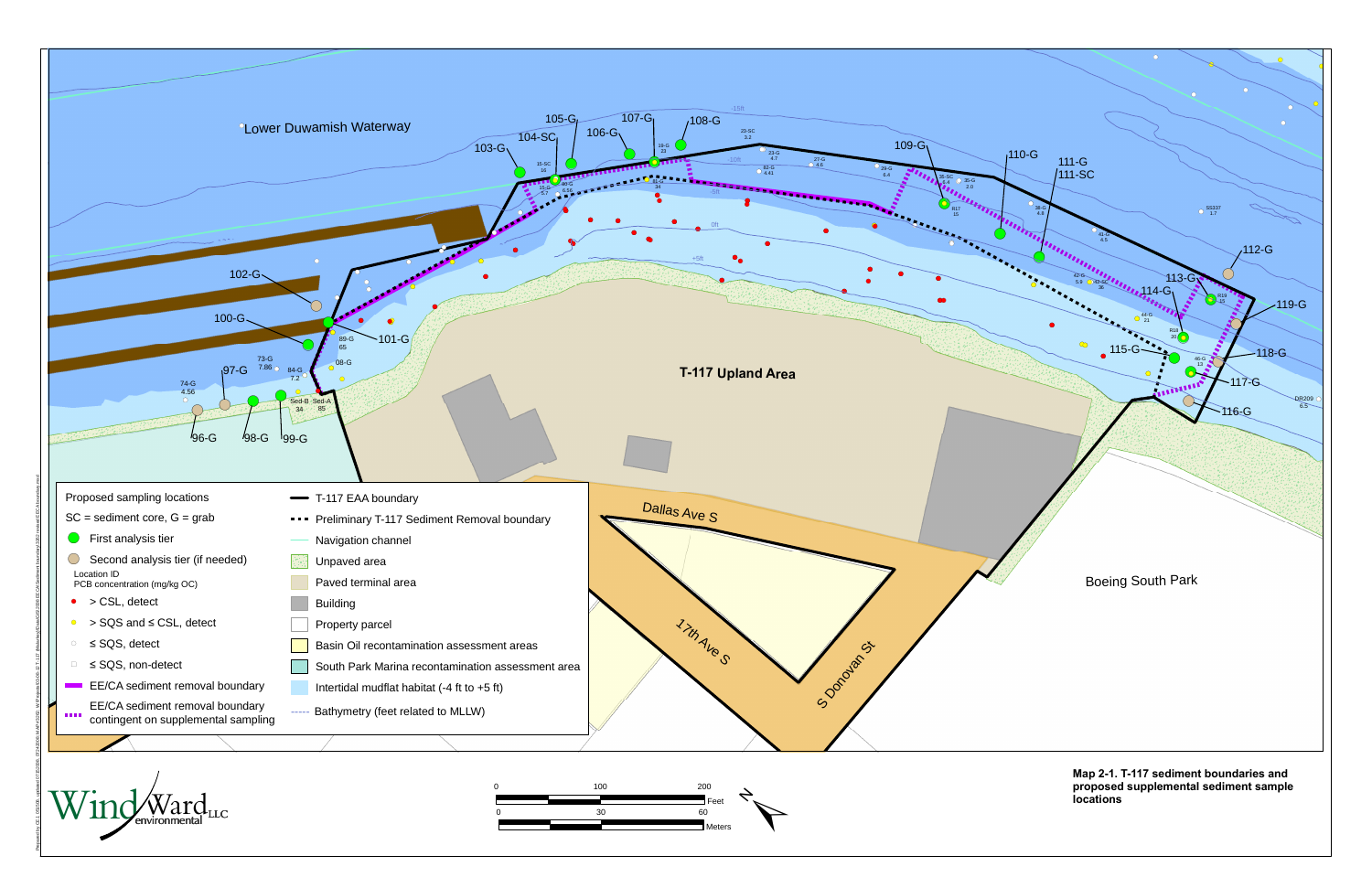### **2.3 PROJECT OBJECTIVES AND SCHEDULE**

The purpose and objectives of this PCB sediment sampling effort is to supplement existing data in order to finalize the PCB sediment removal boundary in the following three locations (see Map 2-1, dashed sections of the PCB sediment removal boundary)):

- 1. At historically older sediment sample locations (i.e., approximately 10 years old) along the southern and western portions of the removal boundary;
- 2. The northern, southern and western portions of the sediment removal boundary that have not been completely delineated to the SQS for PCBs; and,
- 3. Recent sediment data collected by Ecology from within the rip-rap bank of the South Park Marina (SAIC 2008). Their data indicate some PCB contamination within the interstitial areas of the bank's rip rap above the SQS, but are not bounded to the north.

Field sampling will be performed immediately following the EPA's approval of this QAPP addendum, followed by chemical analysis (4 weeks) and validating data packages (3 weeks) from the laboratory. Tier two analyses, if necessary, will be initiated immediately after receipt of the tier one laboratory data packages. The selection of samples for two analyses is already determined based on the rationale presented in Table 3-1. Prior to initiation of tier two analyses, EPA and the stakeholders will be notified as to the samples selected. We expect to present results and propose a final PCB sediment removal boundary to EPA before the EE/CA Public Comment period begins.

## **2.4 SPECIAL TRAINING REQUIREMENTS/CERTIFICATION**

Training requirements for personnel participating in sample collection can be found in the original QAPP (Windward et al. 2003a). The site health and safety plan remains in effect for this sampling effort.

## **2.5 DOCUMENTATION AND RECORDS**

The results of this field effort, including the data validation report, will be included in a data report. Procedures for documenting field observations, laboratory records and data reduction can be found in the original QAPP (Windward et al. 2003a).

# **3 Data Generation and Acquisition**

This section presents sampling design and methods. Details regarding decontamination procedures, field-generated waste disposal, sample handling and custody, analytical methods requirements, quality assurance/quality control, instrument/equipment testing, inspection and maintenance requirements,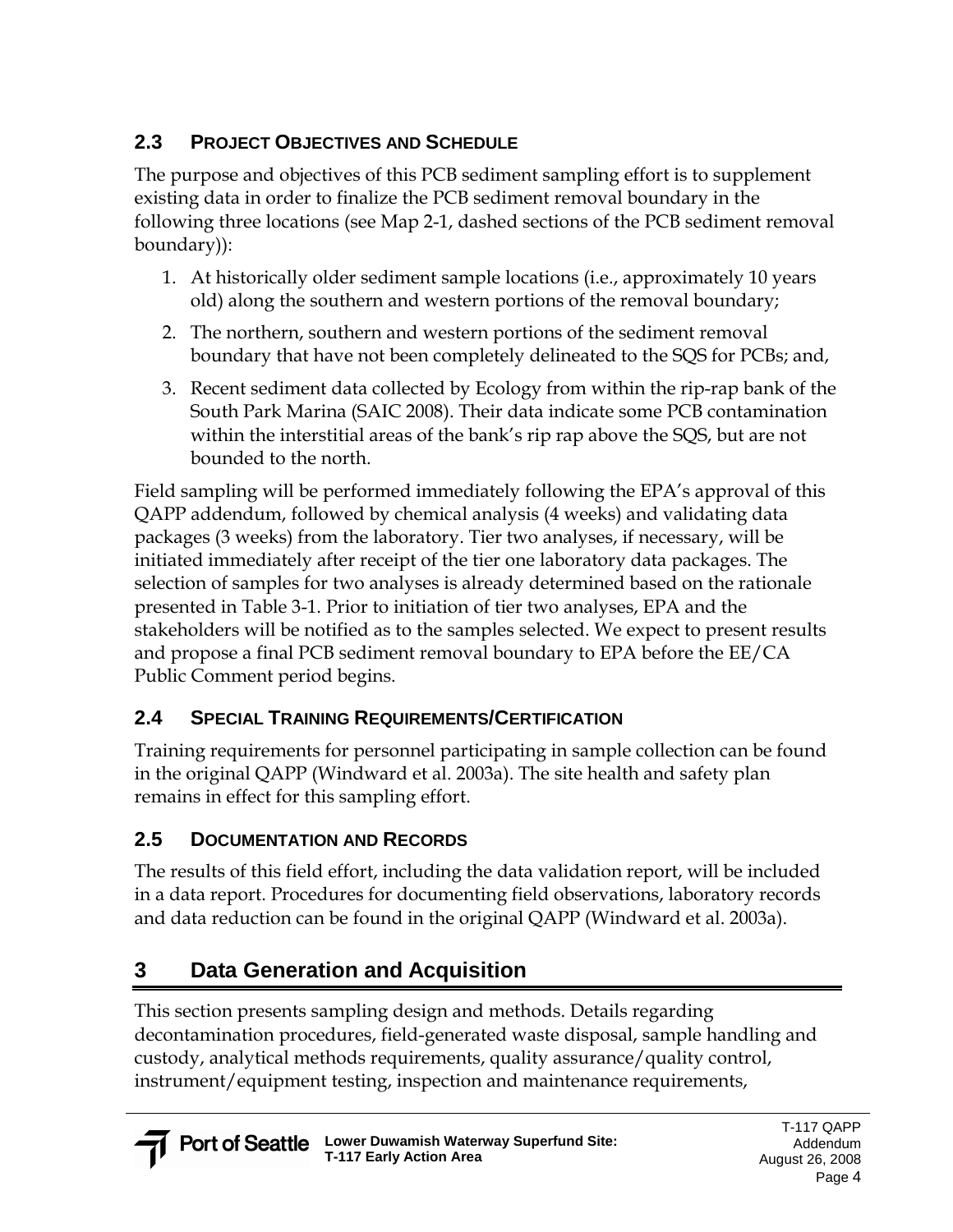instrument calibration and frequency, inspection/acceptance requirements for supplies and consumables, and data management can be found in the original QAPP (Windward et al. 2003a).

### **3.1 SAMPLING DESIGN**

#### **3.1.1 Design rationale**

The primary focus of this supplemental investigation is to generate additional PCB data points within or adjacent to the preliminary (i.e., 2005 EE/CA) sediment removal boundary to establish the removal boundary's final extent. As shown on Map 2-1, portions of the preliminary sediment removal boundary have not been finalized (e.g., are not completely delineated to the SQS for PCBs). This sample and analysis QAPP is intended to locate supplemental PCB sediment samples to meet the objectives stated in Section 2.3, as described below.

Re-occupy Historical Sediment Sample Locations. Re-occupies historical sampling locations that were marginally above SQS for PCBs. Sediment sampling conducted as part of the LDW RI, in which most of the historical (i.e., approximately 10 yrs old) sediment sampling locations that were re-occupied had lower PCB concentrations compared to the original sampling effort, suggests that new sediment sampling may be justified in order to determine current conditions and help to refine the T-117 sediment removal boundary. Historical sediment samples within the T-117 Sediment Study Area near the extent of the preliminary sediment removal boundary will be resampled since it is possible that the PCB concentrations inside the edge of the preliminary removal boundary may currently be below the SQS of 12 mg/kg OC.

Fill Spatial Data Gaps. There are also some spatial data gaps that will be filled with this investigation. Three areas at the edge of the sediment removal boundary, as shown on Map 2-1, do not have samples with PCB concentrations less than the SQS to define them. Supplemental sediment sampling will be conducted in these areas to aid in the determination of a final sediment removal boundary.

Supplement South Park Marina Sediment Data. Recent sediment chemistry data collected by the Washington Department of Ecology (Ecology) at the Marina contain PCBs above the SQS. These sediment samples were collected within the interstitial areas of the riprap bank at the Marina. Supplemental sediment sampling will be conducted along this riprap bank from four locations to delineate the lateral extent (along the bank and to the north) of the sediment removal boundary.

Additional Ecology Requested Data. In addition, Ecology has expressed concerns regarding the recontamination potential of dieldrin and mercury from Marina groundwater to the sediment (Ecology 2008). Based on a limited data set (i.e., results from two sediment samples: Sed-A and Sed-B), it appears unlikely that dieldrin and mercury are impacting the sediment. Dieldrin was not detected in either sample and mercury was detected in both samples (0.303 and 0.154 mg/kg dw), but below the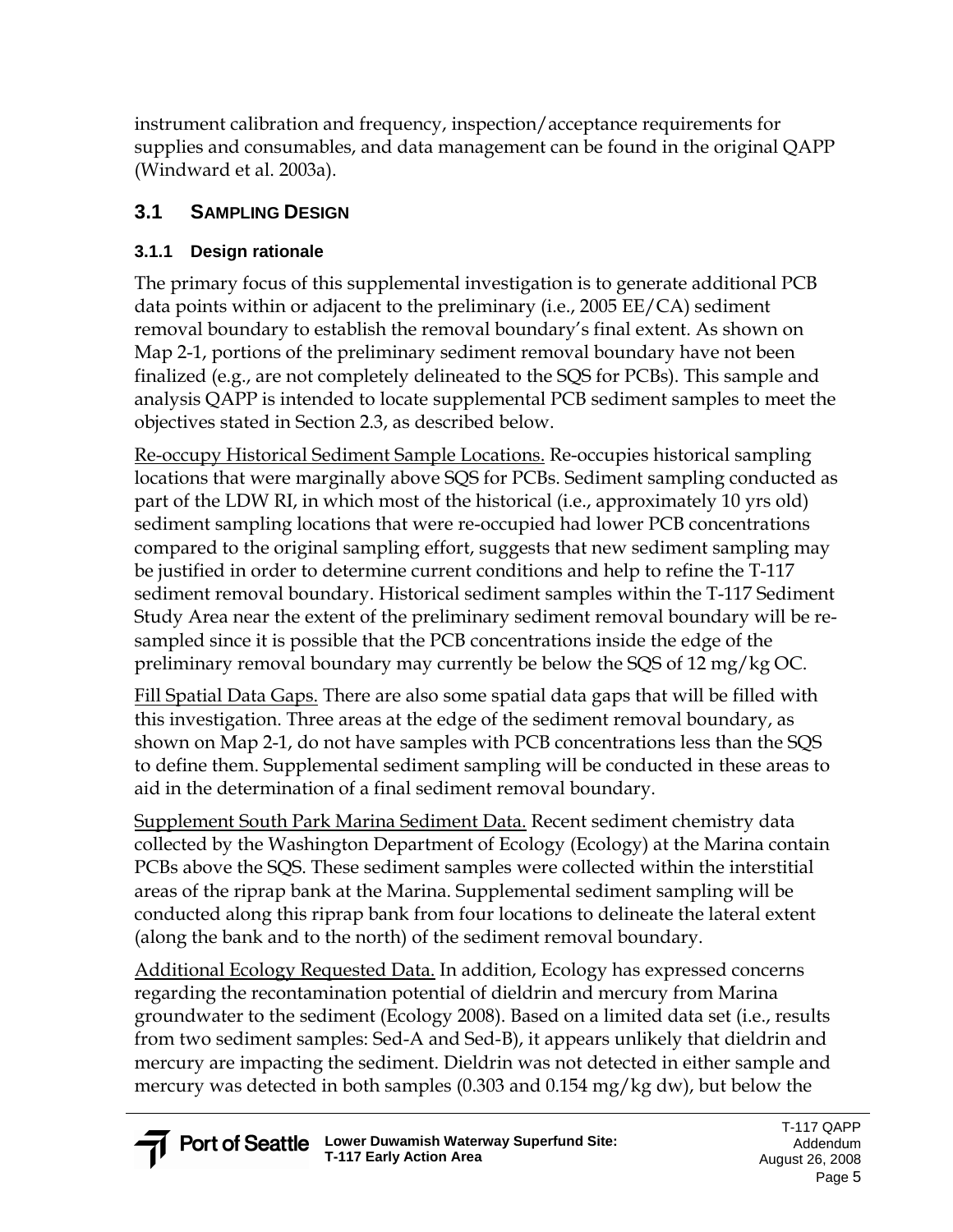SQS (0.41 mg/kg dw). Furthermore, the sample collected from sediment location 08- G, located along the bank at the north end of T-117, had a mercury concentration (0.070 mg/kg dw) well below the SQS. However, to further evaluate the contamination potential of these chemicals the four samples collected along the Marina shoreline will also include the analysis of dieldrin and mercury.

### **3.1.2 Design process**

Twenty-three surface sediment samples (0 – 10 cm), and two subsurface sediment samples (up to 2 ft deep) as shown in Map 2-1, will be collected. A tiered analysis plan, as presented in Table 3-1, will be used. The first tier consists of samples from six previously sampled locations plus twelve samples to fill spatial data gaps within and just outside of the sediment removal boundary (Table 3-1). The second tier of seven samples are from locations further outside the sediment removal boundary. One or more of the second tier samples would be analyzed only if the preliminary (i.e., prevalidated) PCB results from the analysis of tier one samples are greater than the PCB SQS of 12 mg/kg-OC.

Tier one samples will be analyzed for PCBs as Aroclors, total solids, and total organic carbon (TOC). Tier two samples will be archived frozen until the results of the tier one samples are available. Tier two samples will be selected for analyses based on the rationale set forth in Table 3-1, and will also be analyzed for PCBs, total solids, and total organic carbon. In addition, the four samples (2-tier one and 2-tier two) collected along the toe of the bank at the Marina will include the analyses of dieldrin and mercury. Tier one and two samples with PCB concentrations greater than the SQS will be included in the sediment removal boundary. However, if PCB concentrations greater than the SQS are found in the navigation channel then additional evaluation will be necessary with input from the Lower Duwamish Waterway Group.

Finally, at all sample locations an additional archived sediment sample will be collected for dioxin analyses, depending of the upcoming dioxin investigation results of the of the Adjacent Streets and neighborhood yards (Integral 2008) and T-117 Upland Area (Windward 2008). In addition to the analyses of the archived samples, a supplemental and complimentary dioxin sediment sampling effort within the Sediment Study Area will also be conducted. The sampling objectives and design of this supplemental dioxin sediment sampling plan will be established through EPA and project stakeholders input.

After the conclusion of this field study and analyses, a data report will be provided to EPA. Any revisions to the sediment removal boundary will be documented in the revised EE/CA.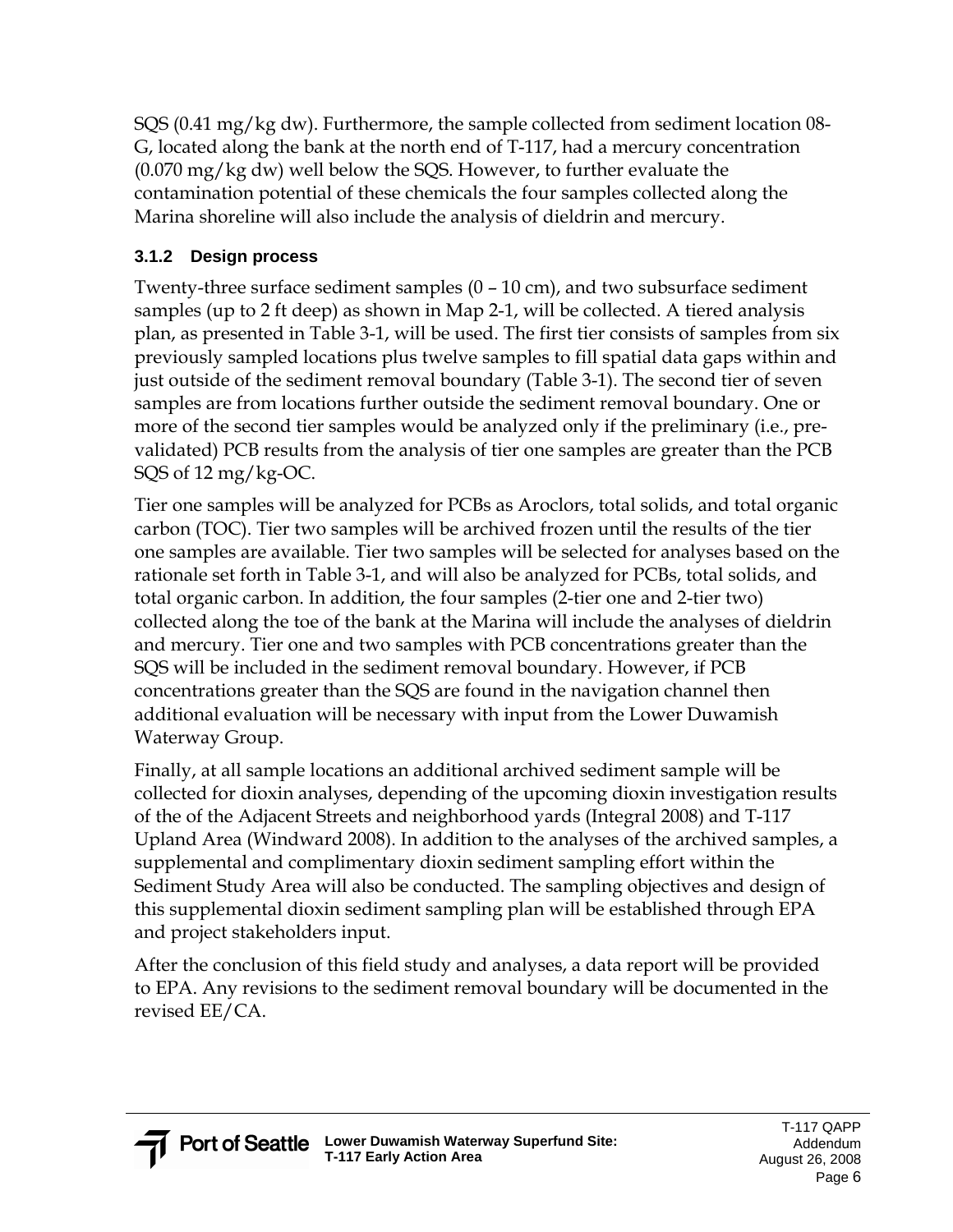| <b>MAP ID</b> | <b>LOCATION ID</b> | <b>EASTING</b> | <b>NORTHING</b> | <b>ANALYSIS</b><br><b>TIER</b> | <b>ANALYSIS</b>                                           | <b>RATIONALE</b>                                                                                                                                                                                                                                       |
|---------------|--------------------|----------------|-----------------|--------------------------------|-----------------------------------------------------------|--------------------------------------------------------------------------------------------------------------------------------------------------------------------------------------------------------------------------------------------------------|
| 96-G          | T117-SE96-G        | 1275033        | 195870          | 2                              | Archive - PCBs,<br>dieldrin, mercury<br>TOC, total solids | Will be analyzed only if PCB concentrations in 98-G are greater than PCB<br>SQS<br>Determine the extent of PCB contamination along the toe of the Marina<br>bank<br>Evaluate the re-contamination potential of dieldrin and mercury to the<br>sediment |
| 97-G          | T117-SE97-G        | 1275053        | 195852          | 2                              | Archive - PCBs,<br>dieldrin, mercury<br>TOC, total solids | Will be analyzed only if PCB concentrations in 98-G are greater than PCB<br>SQS<br>Determine the extent of PCB contamination along the toe of the Marina<br>bank<br>Evaluate the re-contamination potential of dieldrin and mercury to the<br>sediment |
| 98-G          | T117-SE98-G        | 1275073        | 195833          | 1                              | PCBs, dieldrin,<br>mercury TOC,<br>total solids           | Determine the extent of PCB contamination along the toe of the Marina<br>bank<br>Evaluate the re-contamination potential of dieldrin and mercury to the<br>sediment                                                                                    |
| $99-G$        | T117-SE99-G        | 1275094        | 195816          | 1                              | PCBs, dieldrin,<br>mercury TOC,<br>total solids           | Determine the extent of PCB contamination along the toe of the Marina<br>bank<br>Evaluate the re-contamination potential of dieldrin and mercury to the<br>sediment                                                                                    |
| $100-G$       | T117-SE101-G       | 1275148        | 195826          | $\mathbf{1}$                   | PCBs, TOC, total<br>solids                                | Determine the extent of PCB contamination in the Marina beyond location<br>89-G (65 mg/kg-OC)                                                                                                                                                          |
| $101-G$       | T117-SE102-G       | 1275177        | 195825          | $\mathbf{1}$                   | PCBs, TOC, total<br>solids                                | Determine the extent of PCB contamination in the Marina beyond location<br>89-G (65 mg/kg-OC)                                                                                                                                                          |
| $102-G$       | T117-SE100-G       | 1275148        | 195826          | $\overline{2}$                 | Archive - PCBs,<br>dieldrin, mercury<br>TOC, total solids | Will be analyzed only if PCB concentrations in 101-G are greater than<br>PCB SQS<br>Determine the extent of PCB contamination in the Marina beyond location<br>89-G (65 mg/kg-OC)                                                                      |
| 103-G         | T117-SE103-G       | 1275405        | 195772          | $\overline{2}$                 | PCBs, TOC, total<br>solids                                | Determine the extent of PCB contamination into the navigation channel                                                                                                                                                                                  |
| 104-SC        | T117-SE104-SC      | 1275420        | 195741          | $\mathbf{1}$                   | PCBs, TOC, total<br>solids                                | Re-occupies location from 2003 cleanup study with marginal SQS<br>exceedance at depth (16 mg/kg-OC at 0-1ft and 17-mg-kg-OC at 1-2ft)                                                                                                                  |

#### **Table 3-1. Supplemental sediment location, analysis and rationale**



T-117 QAPP Addendum August 26, 2008Page 7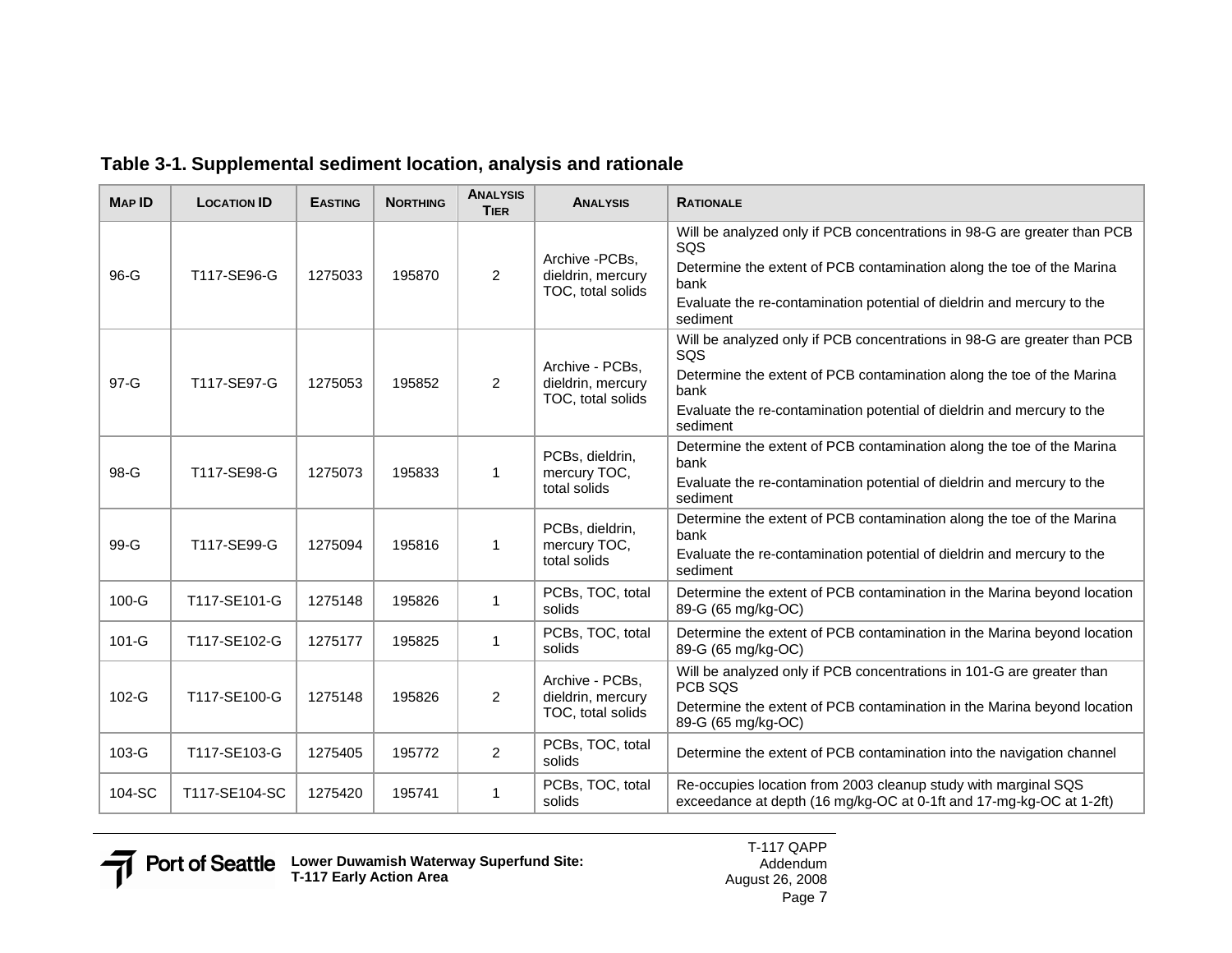| <b>MAP ID</b> | <b>LOCATION ID</b> | <b>EASTING</b> | <b>NORTHING</b> | <b>ANALYSIS</b><br><b>TIER</b> | <b>ANALYSIS</b>                                                                                                                  | <b>RATIONALE</b>                                                                                                                                         |  |  |  |
|---------------|--------------------|----------------|-----------------|--------------------------------|----------------------------------------------------------------------------------------------------------------------------------|----------------------------------------------------------------------------------------------------------------------------------------------------------|--|--|--|
| $105-G$       | T117-SE105-G       | 1275442        | 195738          | $\overline{2}$                 | PCBs, TOC, total<br>solids                                                                                                       | Determine the extent of PCB contamination into the navigation channel                                                                                    |  |  |  |
| 106-G         | T117-SE106-G       | 1275485        | 195701          | $\mathbf{1}$                   | PCBs, TOC, total<br>solids                                                                                                       | Determine the extent of PCB contamination into the navigation channel                                                                                    |  |  |  |
| 107-G         | T117-SE107-G       | 1275494        | 195677          | $\mathbf{1}$                   | PCBs, TOC, total<br>solids                                                                                                       | Re-occupies locations from 2003 cleanup study with marginal SQS<br>exceedance (23 mg/kg OC)                                                              |  |  |  |
| 108-G         | T117-SE108-G       | 1275522        | 195667          | $\mathbf{1}$                   | PCBs, TOC, total<br>solids                                                                                                       | Determine the extent of PCB contamination into the navigation channel                                                                                    |  |  |  |
| $109-G$       | T117-SE109-G       | 1275638        | 195435          | $\mathbf{1}$                   | PCBs, TOC, total<br>solids                                                                                                       | Re-occupies historical (1997) location (R17) with SQS exceedance for<br>PCBs (15 mg/kg OC)                                                               |  |  |  |
| 110-G         | T117-SE110-G       | 1275649        | 195375          | $\mathbf{1}$                   | PCBs, TOC, total<br>solids                                                                                                       | Fill spatial data gap in the area between preliminary and current sediment<br>removal boundary                                                           |  |  |  |
| $111 - G$     | T117-SE111-G       | 1275655        | 195332          | $\mathbf{1}$                   | PCBs, TOC, total<br>solids                                                                                                       | Fill spatial data gap in the area between preliminary and current sediment<br>removal boundary                                                           |  |  |  |
| 111-SC        | T117-SE111-SC      | 1275655        | 195332          | $\mathbf{1}$                   | PCBs, TOC, total<br>solids                                                                                                       | Fill spatial data gap in the area between preliminary and current sediment<br>removal boundary at depth, 0-2ft                                           |  |  |  |
| $112-G$       | T117-SE112-G       | 1275757        | 195180          | $\overline{2}$                 | Archive-PCBs,<br>TOC, total solids                                                                                               | Will be analyzed only if PCB concentrations in 113-G are greater than<br>PCB SQS.<br>Determine the extent of PCB contamination in the navigation channel |  |  |  |
| 113-G         | T117-SE113-G       | 1275682        | 195175          | $\mathbf{1}$                   | PCBs, TOC, total<br>solids                                                                                                       | Re-occupies historical (1997) location (R18) with SQS exceedance for<br>PCBs (20 mg/kg OC)                                                               |  |  |  |
| 114-G         | T117-SE114-G       | 1275727        | 195177          | $\mathbf{1}$                   | PCBs, TOC, total<br>solids                                                                                                       | Re-occupies historical (1997) location (R19) with SQS exceedance for<br>PCBs (15 mg/kg OC)                                                               |  |  |  |
| 115-G         | T117-SE115-G       | 1275661        | 195170          | $\mathbf{1}$                   | PCBs, TOC, total<br>solids                                                                                                       | Fill spatial data gap in the area between preliminary and current sediment<br>removal boundary                                                           |  |  |  |
| 116-G         | T117-SE116-G       | 1275637        | 195133          | $\overline{2}$                 | Archive- PCBs,<br>TOC, total solids                                                                                              | Will be analyzed only if PCB concentrations in 117-G are greater than<br>PCB SQS                                                                         |  |  |  |
| 117-G         | T117-SE117-G       | 1275661        | 195149          | $\mathbf{1}$                   | PCBs, TOC, total<br>solids                                                                                                       | Re-occupies locations from 2003 cleanup study with marginal SQS<br>exceedance (13 mg/kg OC)                                                              |  |  |  |
| 118-G         | T117-SE118-G       | 1275685        | 195135          | $\overline{2}$                 | Archive- PCBs,<br>TOC, total solids                                                                                              | Will be analyzed only if PCB concentrations in 114-G or 117-G are<br>greater than PCB SQS                                                                |  |  |  |
| 119-G         | T117-SE119-G       | 1275724        | 195144          | $\overline{2}$                 | Archive- PCBs,<br>Will be analyzed only if PCB concentrations in 113-G or 114-G are<br>TOC, total solids<br>greater than PCB SQS |                                                                                                                                                          |  |  |  |

**Lower Duwamish Waterway Superfund Site: T-117 Early Action Area**

T-117 QAPP Addendum August 26, 2008 Page 8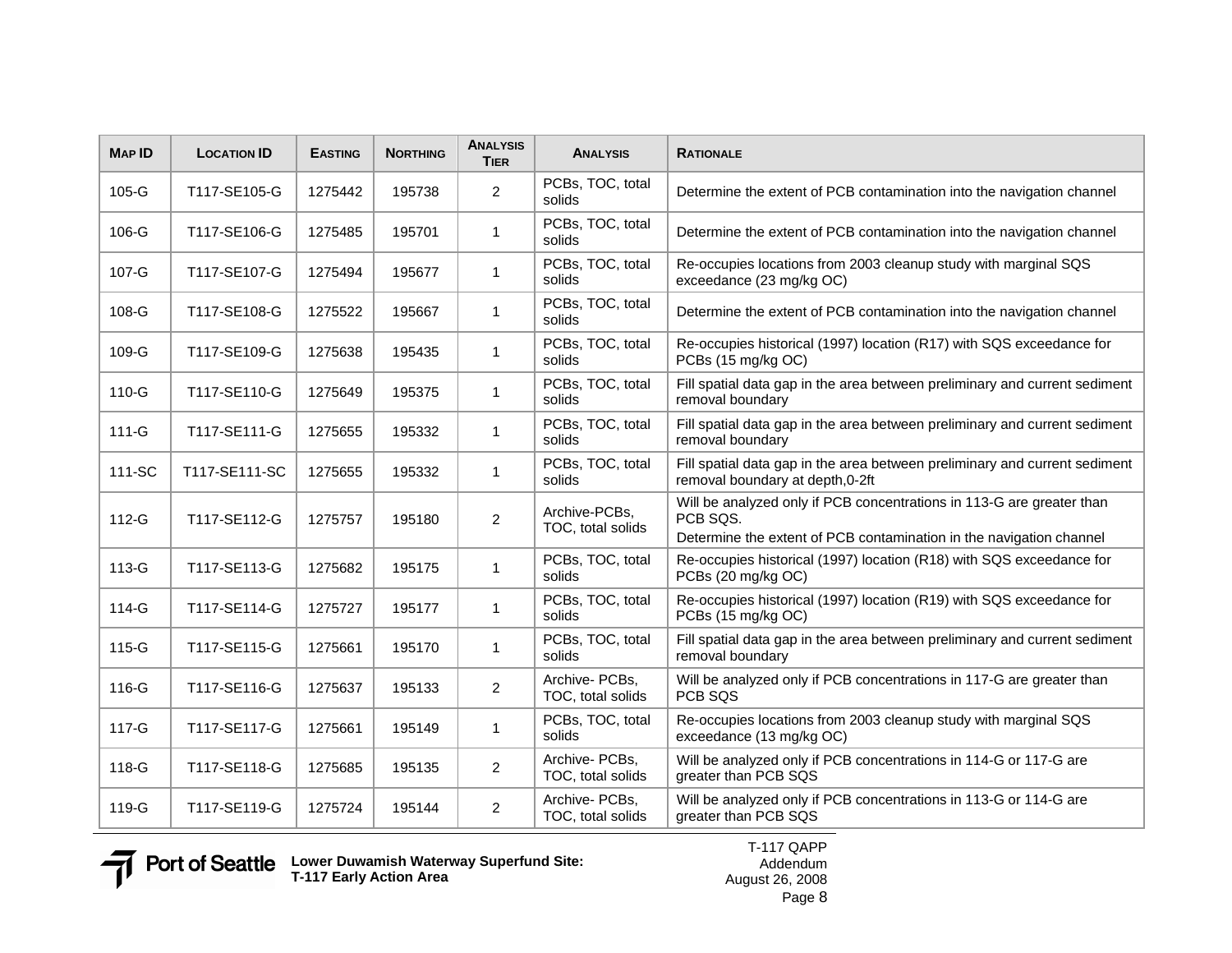Horizontal datum = Washington State Plane North, NAD83, US survey ft

G - grab sample

- Marina South Park Marina
- PCBs polychlorinated biphenyls
- SC sediment core sample
- SE sediment
- SQS Washington State Sediment Quality Standard
- TOC total organic carbon

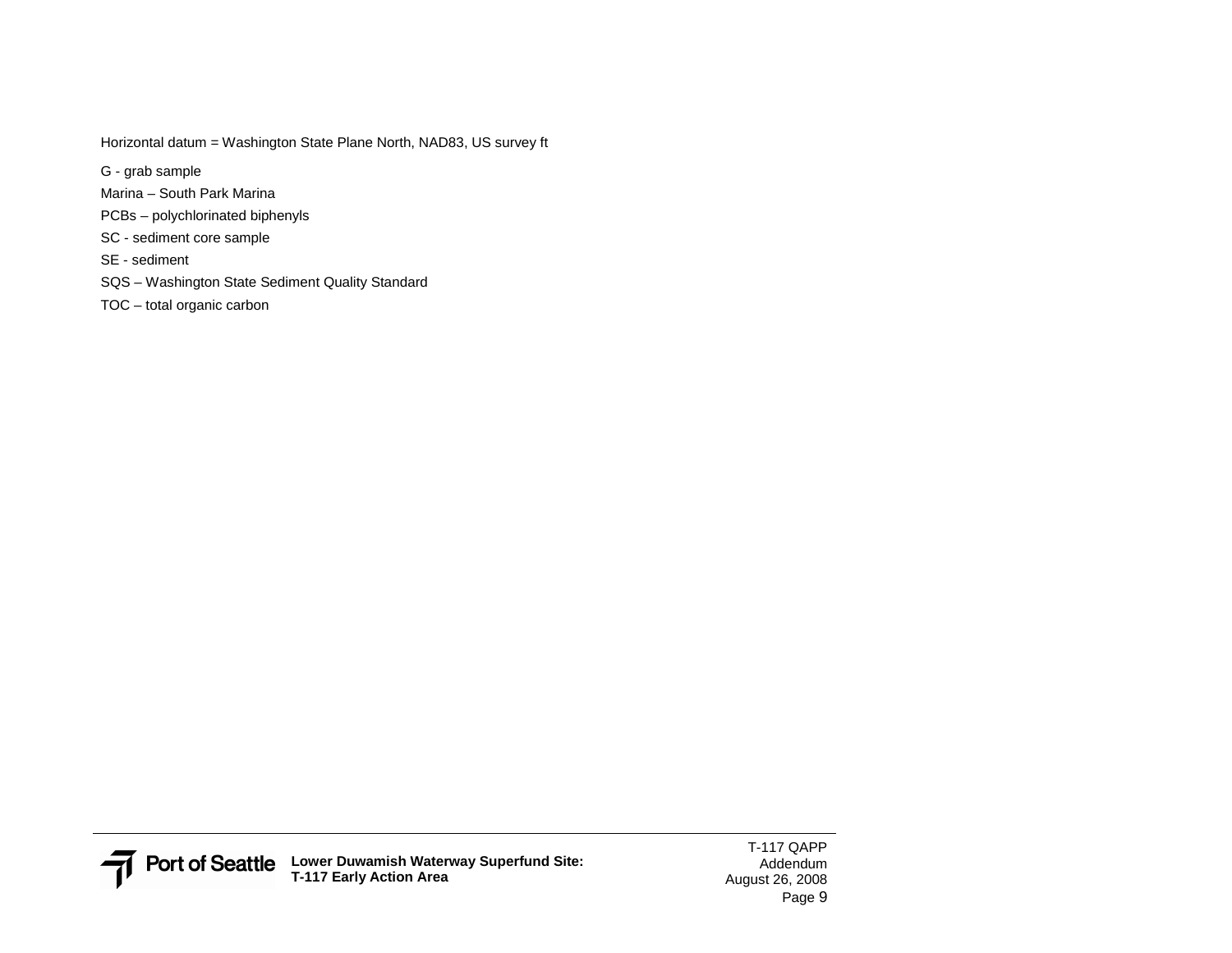### **3.2 SAMPLING METHODS**

#### **3.2.1 Field collection methods**

All field activities will be performed under the direction of the field coordinator, Joanna Florer of Windward, or other oversight personnel and EPA oversight as appropriate. Sediment sampling will be accomplished under the direction of Windward. Surface sediment sampling will be conducted from a boat with an Ekman grab sampler at all locations with a "G" designation, except at 96-G to 99-G. At these four locations, surface samples will be collected from the toe of the rip-rap bank by hand with a stainless steel spoon during a negative tide. Refer to the original QAPP (Windward et al. 2003a) for field operations, collection equipment and sample handling procedures. At locations 104-SC and 111-SC, a gravity corer will be used to collect a shallow core up to 2 ft deep. The gravity corer consists of 3-inch (outer diameter) 2.5 ft long butyl acetate core-tube. Because inertia will be utilized as the primary driving force to achieve the desired penetration depth, the degree of penetration will be altered by either adjusting the number of weights at the top of the tube or by changing the vertical distance from which the core tube is allowed to freefall. The corer will be advanced into the sediment to refusal or a maximum depth of 2.5 ft using enough weight to achieve the minimum target penetration depth of 1.5 ft. If the core cannot penetrate to the minimum depth, then no material will be collected since the sample would not be considered representative of sediment at depth, but considered more like a surface sample. A surface grab (15-G) has already been obtained from location 104-SC and had PCBs below the SQS for PCBs at 5.7 mg/kg and a surface grab (111-G) will be co-located at location 111-SC, as shown on Map 2- 1.

#### **3.2.2 Location and sample IDs**

Each location shown on Map 2-1 has been assigned a map ID to facilitate viewing the overall sample design on a single map. However, the location IDs shown in Table 3-1 differs from the map IDs used on Map 2-1, in which only the unique number followed by G (grab) or SC (subsurface core) is shown. For example, T117-SE96-G is shown as 96-G on the map.

The location and sample ID naming convention is described below. The location and sample ID naming convention begins with the first four characters T117, to designate the T-117 area. The next two characters are SE (sediment), to indicate the medium being sampled. The 24 new sediment sampling location IDs begin at T117-SE96-G and are numbered consecutively to T117-SE117-G, including the only core sample T-117-SE103-SC, as shown on Table 3-1. Sample IDs are similar to location IDs, but are different so that each ID is unique. For example, the surface sediment sample collected at location T117-SE96-G would be designated T117-SE96-SG (SG=surface grab). The subsurface core sample collected from T117-SE103-SC will be followed by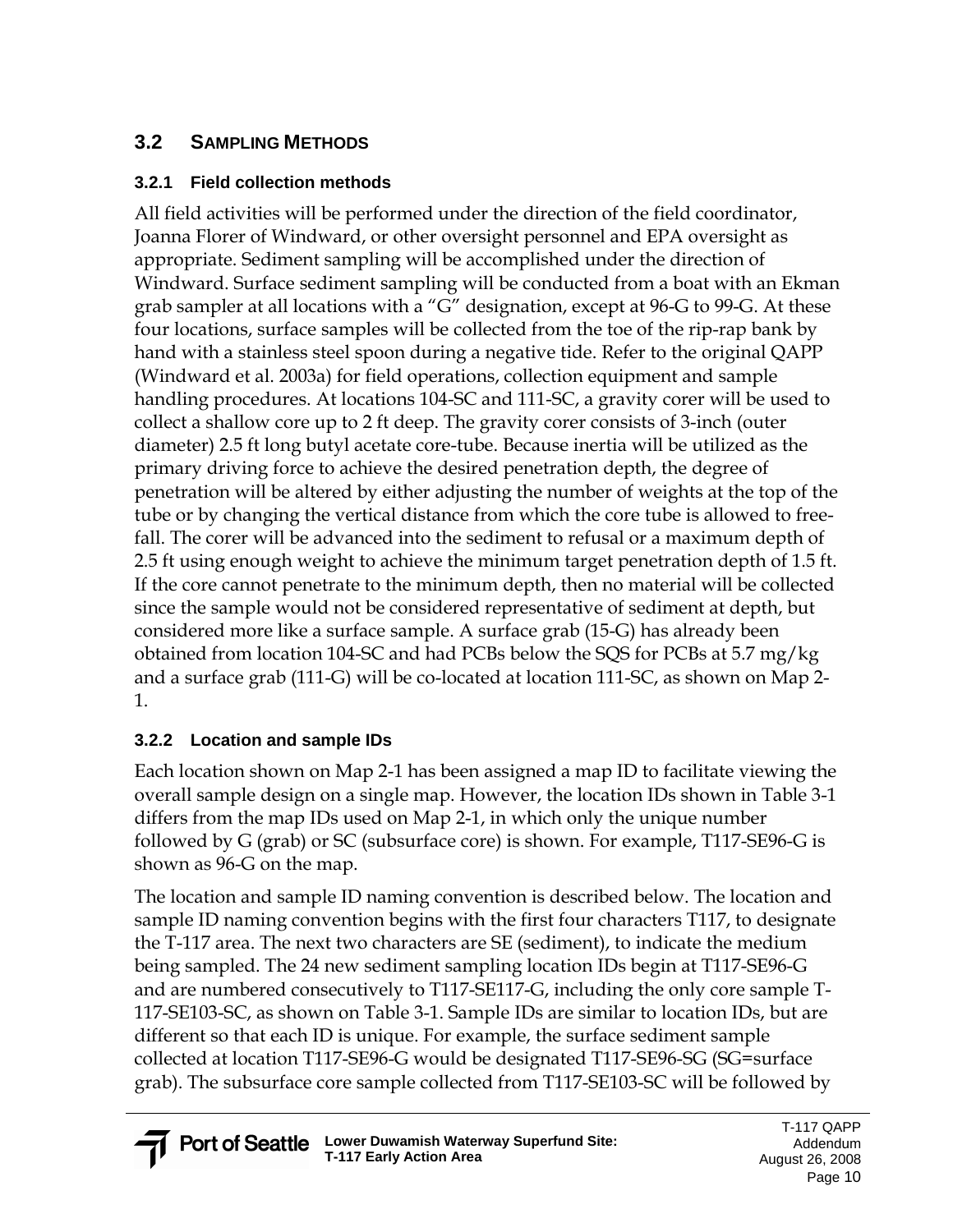numbers indicating the upper and lower collection depths. For example, if the core sample is collected from 0-2ft then the sample ID would be T117-SE103-SC-02.

#### **3.2.3 Field quality assurance/ quality control and sample volumes**

Field quality assurance/quality control  $(QA/QC)$  will follow the project QAPP and will include one field duplicate sample and one rinsate blank sample. The field duplicate sample will be analyzed for PCBs, dieldrin, mercury, TOC, and total solids.

The rinsate blank sample will be analyzed for PCBs only. Field QA/QC samples will be assigned modified sample identifiers as described below:

- ◆ Field duplicates will be assigned the next available number at the end of the sequence. For example, the field duplicate sample collected from location T117-SE96-G would be T117-SE120-SG
- $\triangle$  Rinsate blanks will be assigned the same characters as the station identifier, followed by the identifier "RB." For example, the rinsate blank collected from T117-SE96-G would be T117-SE96-RB

#### **Table 3-2. Sample containers for chemical analyses**

| <b>PARAMETER</b>                         | <b>CONTAINER</b>          |  |  |
|------------------------------------------|---------------------------|--|--|
| PCBs as Aroclors <sup>a</sup>            |                           |  |  |
| <b>Dieldrin</b>                          | 8-oz glass jar            |  |  |
| Mercury                                  |                           |  |  |
| TOC and total solids                     | 4-oz glass jar            |  |  |
| Archive - PCBs and dieldrin              | 8-oz glass jar            |  |  |
| Archive – mercury, TOC, and total solids | 4-oz glass jar            |  |  |
| Archive – additional analytes            | 8-oz glass jar            |  |  |
| Rinsate blank for PCBs                   | 2 500-mL glass amber jars |  |  |

a Duplicate sample volume should be collected at a rate of one per 20 samples for MS/MSD.

PCB – polychlorinated biphenyl

TOC – total organic carbon

### **3.3 ANALYTICAL METHODS**

Analytical methods and data quality indicators (DQIs) for this sampling effort are summarized in Table 3-3 and are discussed in greater detail in the original QAPP (Windward et al. 2003a). Tier two samples will be archived frozen at ARI. Analyses of the archived samples will be determined depending on the results of the tier one samples based on the rationale presented in Table 3-1. Archived samples selected for tier two analyses will be analyzed for the parameters in Table 3-3 and adhere to the same DQIs.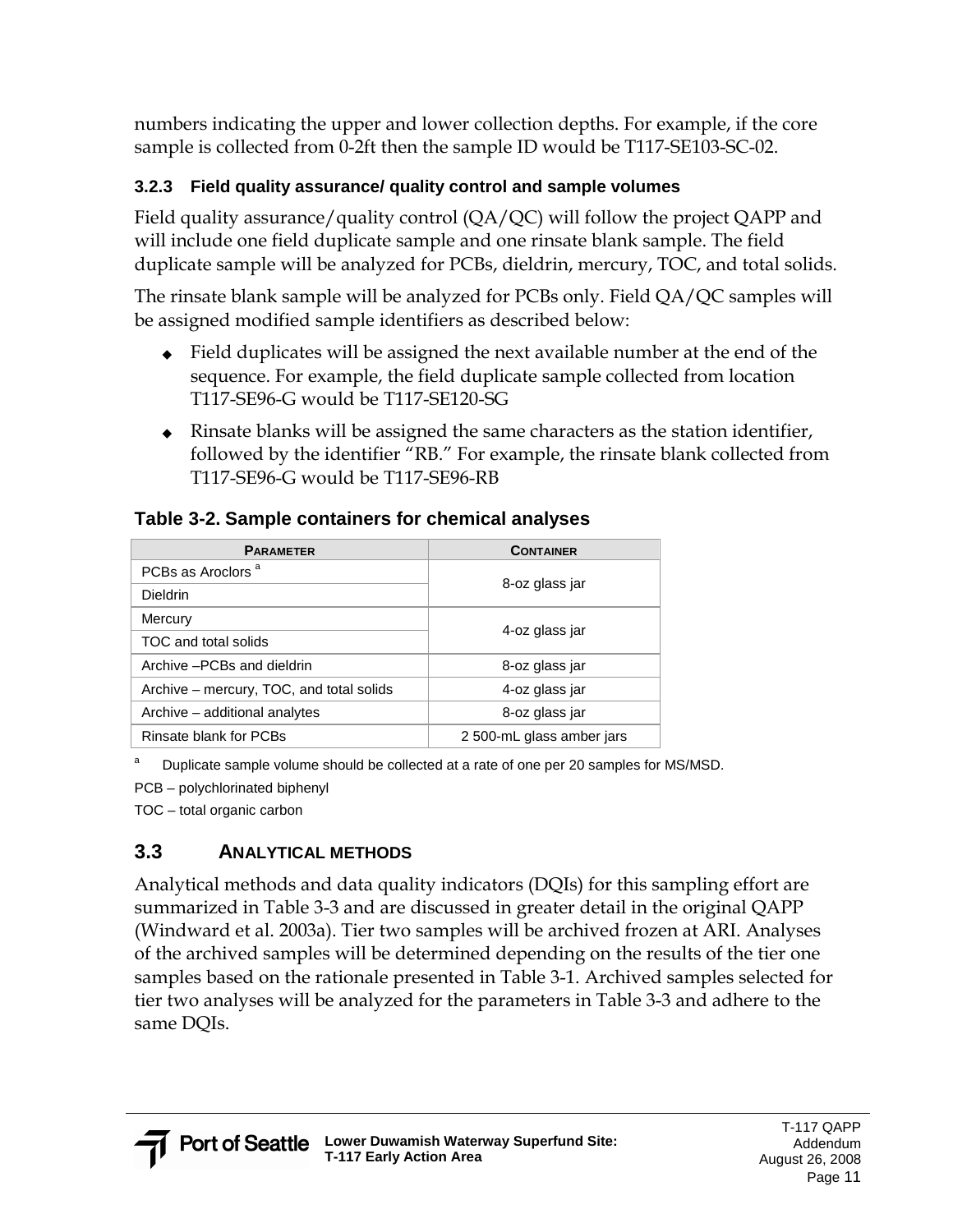|                  |              |               |                  | <b>SENSITIVITY</b> |            |                  |                 |                     | <b>MAXIMUM SAMPLE</b>                                    |                              |
|------------------|--------------|---------------|------------------|--------------------|------------|------------------|-----------------|---------------------|----------------------------------------------------------|------------------------------|
| <b>PARAMETER</b> | <b>UNITS</b> | <b>METHOD</b> | <b>REFERENCE</b> | <b>RL</b>          | <b>MDL</b> | <b>PRECISION</b> | <b>ACCURACY</b> | <b>COMPLETENESS</b> | <b>HOLDING TIME</b>                                      | <b>PRESERVATIVE</b>          |
| PCBs as Aroclors | µg/kg dw     | GC/ECD        | EPA 8082         | 20                 | 4.1        | ±50%             | $50 - 150%$     | 95%                 | 14 days to extract,<br>40 days to analyze <sup>a,b</sup> | $\text{cool}/0 - 6\text{C}$  |
| <b>Dieldrin</b>  | µg/kg dw     | GC/ECD        | EPA 8081A        | 2.0                | 0.84       | ±50%             | $50 - 150%$     | 95%                 | 14 days to extract,<br>40 days to analyze <sup>a,b</sup> | $\text{cool}/0 - 6\text{C}$  |
| Mercury          | mg/kg dw     | <b>CVAAS</b>  | <b>EPA 7471A</b> | 0.05               | 0.005      | $±30\%$          | $70 - 130%$     | 95%                 | 28 days <sup>c</sup>                                     | $\text{cool/O} - 6\text{°C}$ |
| <b>TOC</b>       | $%$ dw       | combustion    | Plumb (1981)     | 0.02               | 0.01       | $±30\%$          | $70 - 130%$     | 95%                 | 14 days <sup>c</sup>                                     | $\text{cool}/0 - 6\text{C}$  |
| Total solids     | $%$ ww       | oven-dried    | EPA 160.3        | 0.1                | na         | ±20%             | na              | 95%                 | 7 days <sup>c</sup>                                      | $\text{cool/O} - 6\text{°C}$ |

#### **Table 3-3. Data quality indicators for sediment analyses**

Exediment may be frozen, with a maximum holding time of 1 year.

 $^{\rm b}$  Aqueous rinsate blanks have a maximum holding time of 7 days to extract and 40 days to analyze, and will be stored at 4°C.

 $\degree$  Sediment may be frozen, with a maximum holding time of 6 months.

CVAAS – cold vapor atomic absorption spectroscopy

dw – dry weight

EPA – US Environmental Protection Agency

HRGC/HRMS – high resolution gas chromatography/high resolution mass spectrometry

GC/ECD – gas chromatography/electron capture detection

MDL – method detection limit

na – not applicable

PCB – polychlorinated biphenyl

RL – reporting limit

TOC – total organic carbon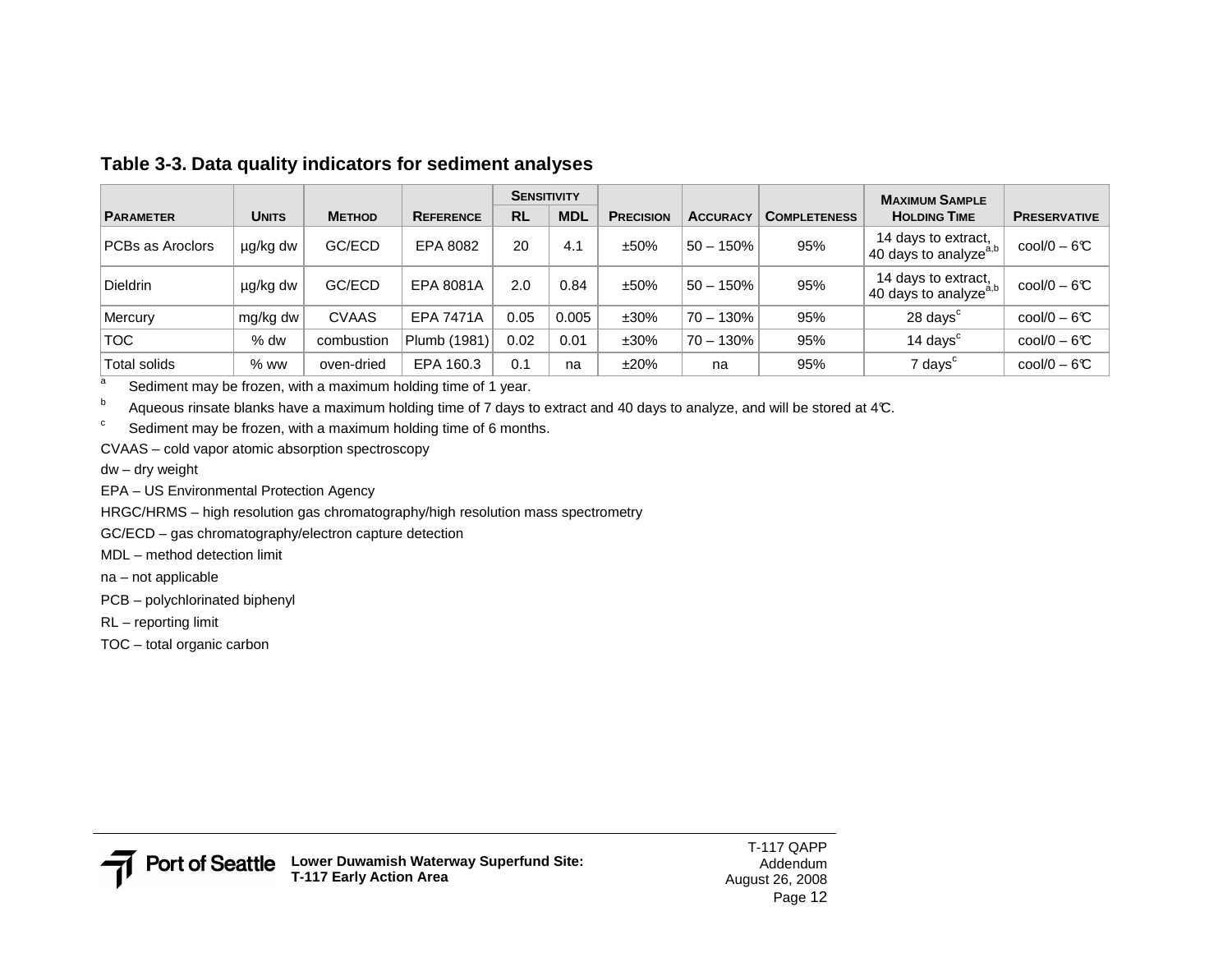## **4 Assessment and Oversight**

Details of project assessment and oversight are presented in the original QAPP (Windward et al. 2003a).

### **5 Data validation and Usability**

All results will undergo a summary data validation as described in the original QAPP (Windward et al. 2003a) by EcoChem, Inc.

### **6 References**

- Ecology. 2008. Personal communication (meeting attended by Dan Cargill and Rick Thomas [Ecology], Roy Kuroiwa [Port of Seattle], Joanna Florer [Windward Environmental], and Priscilla Zieber [Integral Consulting] to discuss the results of the South Park Marina investigation in regard to potential sources of recontamination and contaminants). Washington Department of Ecology, Bellevue, WA. June 5, 2008.
- EPA. 2008. Letter dated July 21, 2008 from P. Lee to R. Kuroiwa, Port of Seattle, and T. Meyer, City of Seattle, regarding modified removal boundary approach - T-117 Early Action Area, Lower Duwamish Waterway Superfund Site, Seattle, Washington. Remedial Project Manager, US Environmental Protection Agency Region 10, Seattle, WA.
- Integral. 2008. Draft quality assurance project plan. Investigation of potential PCDD/PCDF contamination in soil: City of Seattle streets and yards adjacent to the T-117 Early Action Aria, Seattle, Washington. Integral Consulting, Inc., Mercer Island, WA.
- Plumb R, Jr. 1981. Procedures for handling and chemical analysis of sediment and water samples. Waterways Experiment Station, US Army Corps of Engineers, Vicksburg, MS.
- SAIC. 2008. South Park Marina, Seattle, Washington: additional site characterization activities data report. Final. Prepared for Toxics Cleanup Program, Washington State Department of Ecology. Science Applications International Corporation, Bothell, WA.
- Windward. 2007a. Lower Duwamish Waterway remedial investigation. Baseline ecological risk assessment. Prepared for Lower Duwamish Waterway Group. Windward Environmental LLC, Seattle, WA.